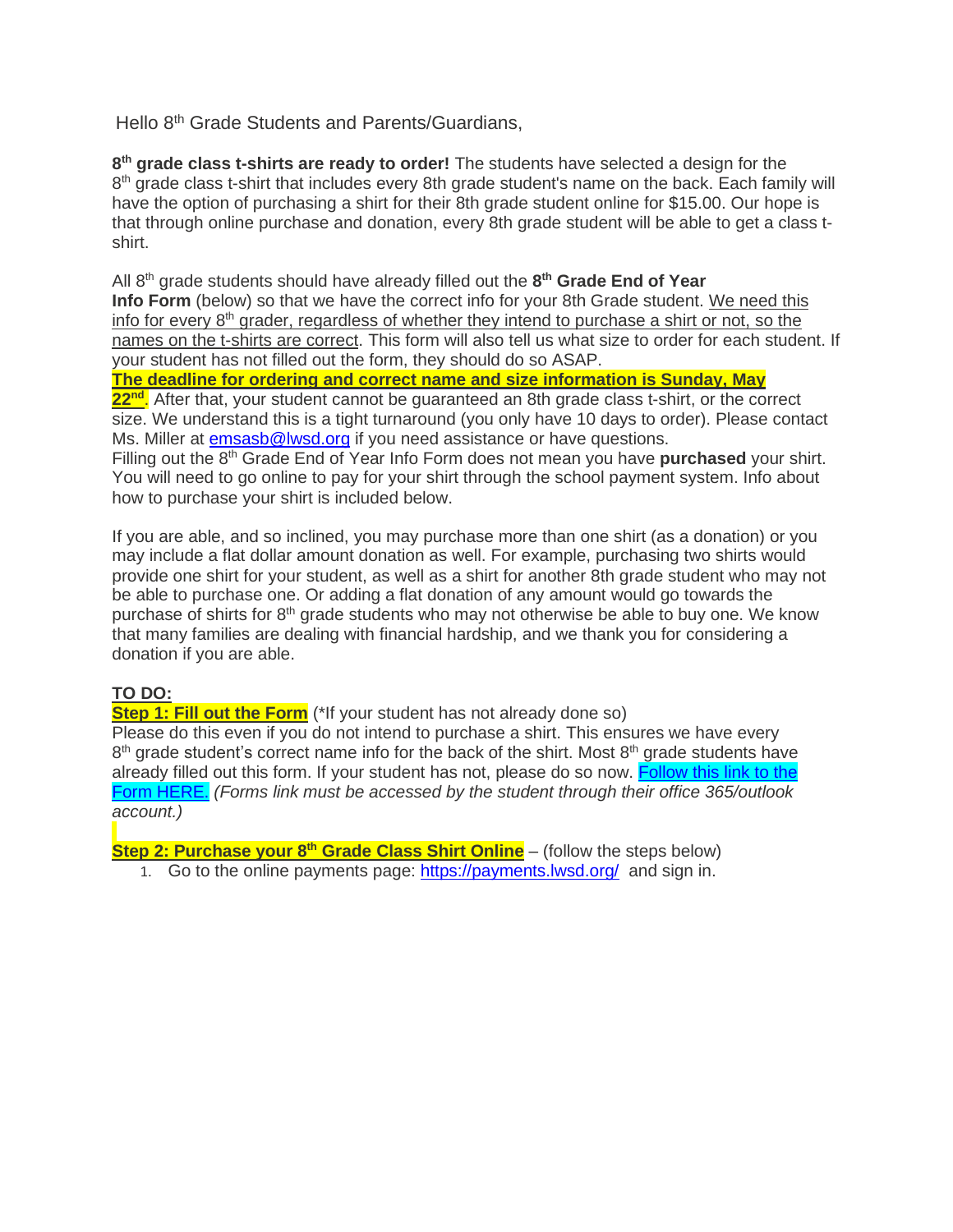| https://payments.lwsd.org |  |  |
|---------------------------|--|--|



2. After signing in, you will come to this page (below) and select your student's account by clicking on their name under "Who are you shopping for?"**Sign Out** 

| <b>Your Students</b> |                                                                                                                                                                                                                                                                                                                                                                                                                                                             |          | <b>Contact Us</b> | <b>W</b> Checkout |
|----------------------|-------------------------------------------------------------------------------------------------------------------------------------------------------------------------------------------------------------------------------------------------------------------------------------------------------------------------------------------------------------------------------------------------------------------------------------------------------------|----------|-------------------|-------------------|
|                      | Who are you shopping for?                                                                                                                                                                                                                                                                                                                                                                                                                                   |          |                   |                   |
|                      | <b>EVERGREEN MIDDLE</b><br><b>SCHOOL</b>                                                                                                                                                                                                                                                                                                                                                                                                                    | Grade 08 |                   |                   |
| bookkeeper.          | If your student incurred a fine related to library books, textbooks or laptops, you may see duplicate debit and credit entries on your student fine ledger<br>with the dates 09/23/16 and 09/29/16. This duplication was caused by a process error while the software was being upgraded. These entries offset<br>each other and the original fine remains due for items damaged or not returned. Should you have any questions, please contact your school |          |                   |                   |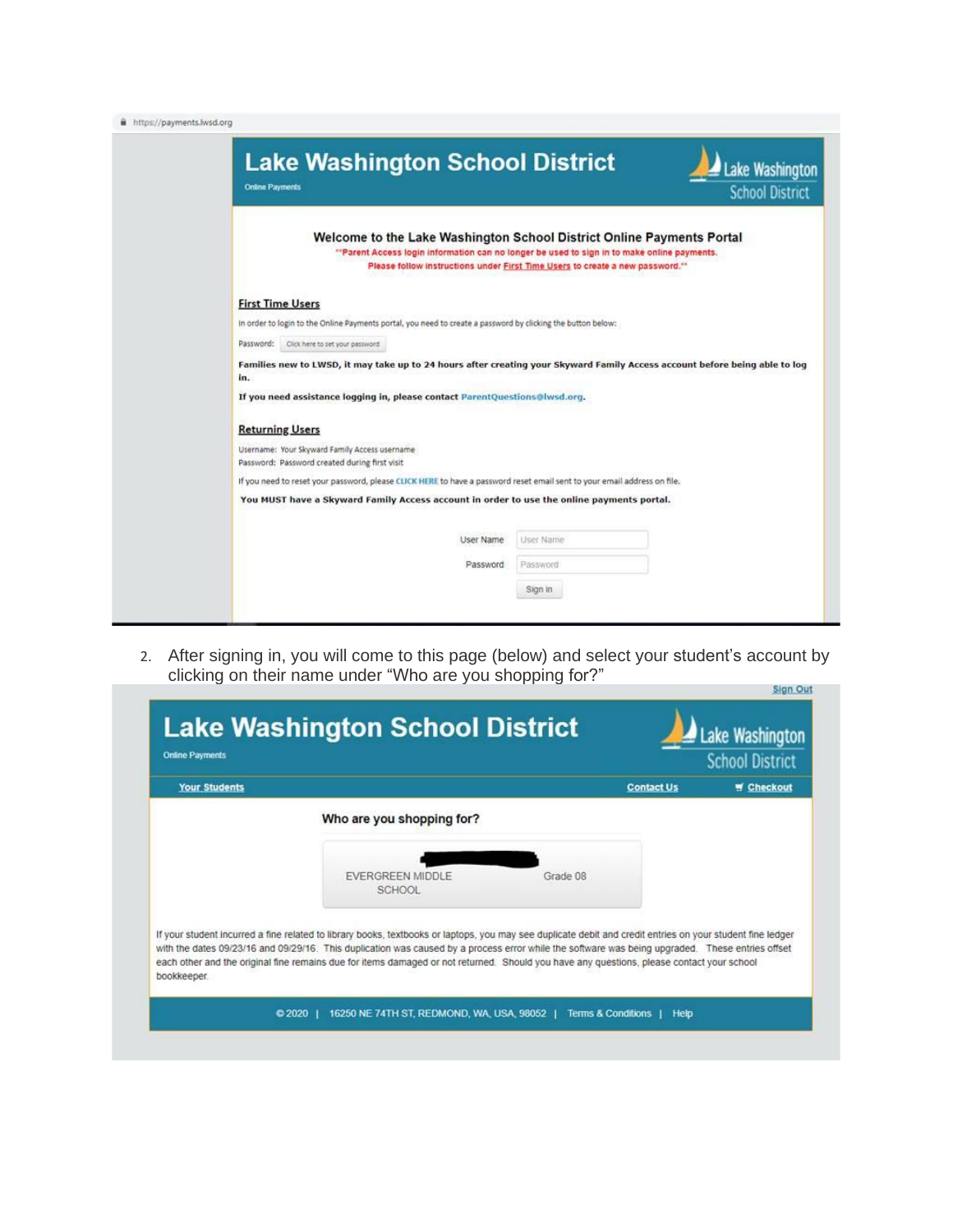3. Click on "**Items at Student's School**"

## Shop

|                | <b>Items At Student's School</b>     |  |
|----------------|--------------------------------------|--|
|                | Items At All Schools / Summer School |  |
| <b>Reports</b> |                                      |  |
|                | <b>Purchase History</b>              |  |
|                | <b>Reprint Receipts</b>              |  |
|                | Unpaid Fees/Fines                    |  |
|                | On Account History                   |  |

## 4. Select "**8 th GRADE CELEBRATION**".

| You are here      | DISTRICT / MIDDLE SCHOOL / EVERGREEN MIDDLE SCHOOL                                       |  |  |  |  |  |
|-------------------|------------------------------------------------------------------------------------------|--|--|--|--|--|
| <b>Categories</b> | 8th GRADE CELEBRATION ASB MEMBERSHIP ATHLETICS DONATIONS ELECTIVES/CLASS FEES PE T-SHIRT |  |  |  |  |  |

## 5. **Choose what you would like to purchase.**

At this point you choose whether you will be purchasing one shirt for your student, and/or whether you would like to donate. You have the option to purchase more than one shirt as a donation if you choose. Each 8<sup>th</sup> grader will only receive one shirt, so we are assuming that any additional shirts you purchase are meant as donations to 8<sup>th</sup> grade students who are unable to purchase their own shirt. You also have the option of donating a shirt or giving a flat donation if you choose. Any amount donated (or extra shirts purchased) will go towards providing shirts for all 8<sup>th</sup> grade students and the 8<sup>th</sup> Grade Fun Day.

| DISTRICT / MIDDLE SCHOOL / EVERGREEN MIDDLE SCHOOL / 8th GRADE CELEBRATION<br>You are here |                                                           |                                                                                                              |                     |  |
|--------------------------------------------------------------------------------------------|-----------------------------------------------------------|--------------------------------------------------------------------------------------------------------------|---------------------|--|
|                                                                                            | <b>CURRENT GRADUATING CLASS T-SHIRT</b><br>Item           | Qty                                                                                                          | <b>Amount</b>       |  |
|                                                                                            | 8TH GRADE T-SHIRT                                         | T-shirt sizes will be ordered based on the size your student entered in the 8th Grade End of Year Info Form. | 15.00<br><b>Buy</b> |  |
|                                                                                            | 8TH GRADE SHIRT DONATION<br>8TH GRADE T-SHIRT DONATION    | 1.                                                                                                           | 15.00<br><b>Buy</b> |  |
|                                                                                            | 8TH GR FUN DAY DONATION<br>CLASS OF 2026 FUN DAY DONATION | 1.                                                                                                           | 0.00<br><b>Buy</b>  |  |